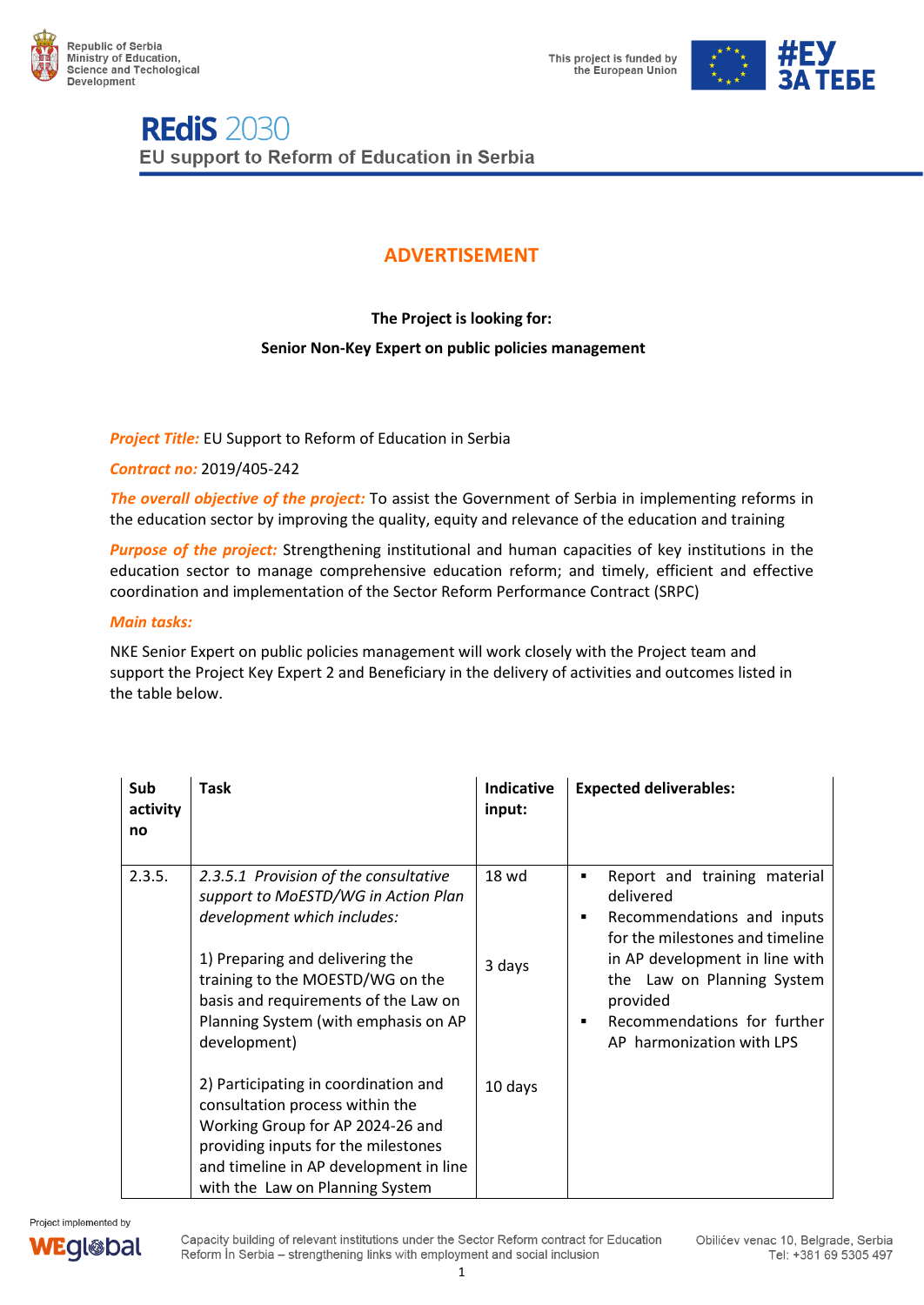



# **REdiS 2030**

EU support to Reform of Education in Serbia

|              | 3 Participating in drafting of the<br>Action Plan 2024-26 | 5 days       |  |
|--------------|-----------------------------------------------------------|--------------|--|
| <b>Total</b> |                                                           | <b>18 WD</b> |  |

### *Qualifications Required:*

*Qualifications and skills:*

- *A University Degree in economy, social sciences, public policies or other similar field or at least 5 years of relevant professional experience in addition to General Professional Experience*
- *Proficiency in written and spoken English*
- *Have excellent oral and written communication and analytical skills*
- *Have excellent team working abilities*
- *Strong communication and presentation skills and the ability to transfer his/her knowledge effectively*
- *Knowledge of Serbian language (or other local languages- Bosnian, Croatian, Montenegrin) will be considered as an advantage*

*General Professional Experience:*

• *At least ten (10) years, preferable twelve (12) of proven professional experience in public policy analysis, development or management* 

*Specific Professional Experience:*

*Minimum five (5), preferably seven (7) years of experience in:*

- o *Cooperation with ministries and other national authorities on public policies development and analysis, including participation in different inter-sector working groups*
- o *Development, evaluation, planning and/or implementation of policy documents, manuals, guidelines, instructions and/or methodologies for policy makers*
- *Experience in on-the job- training delivery and coaching will be considered an advantage*
- *Excellent knowledge of Law on planning system requirements and implications will be considered an advantage*